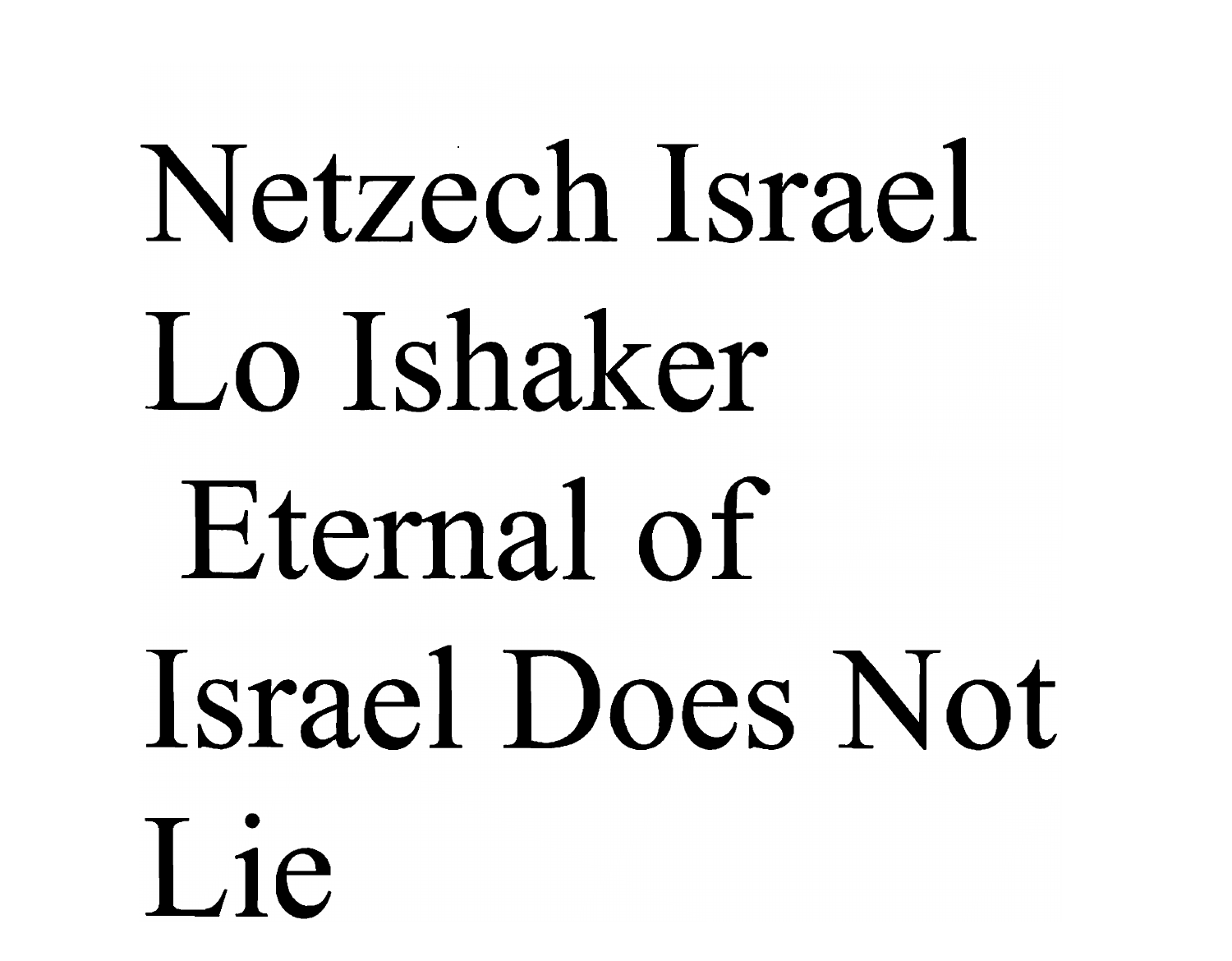# BOOK **19 JEWISH MATH** JEWISH PHYSICS JEWISH MUSIC JEWISH PSYCH "AROUSE- GET OUT" JEWS RE INVENT THE WHEEL

**MOSHE SISELSENDER**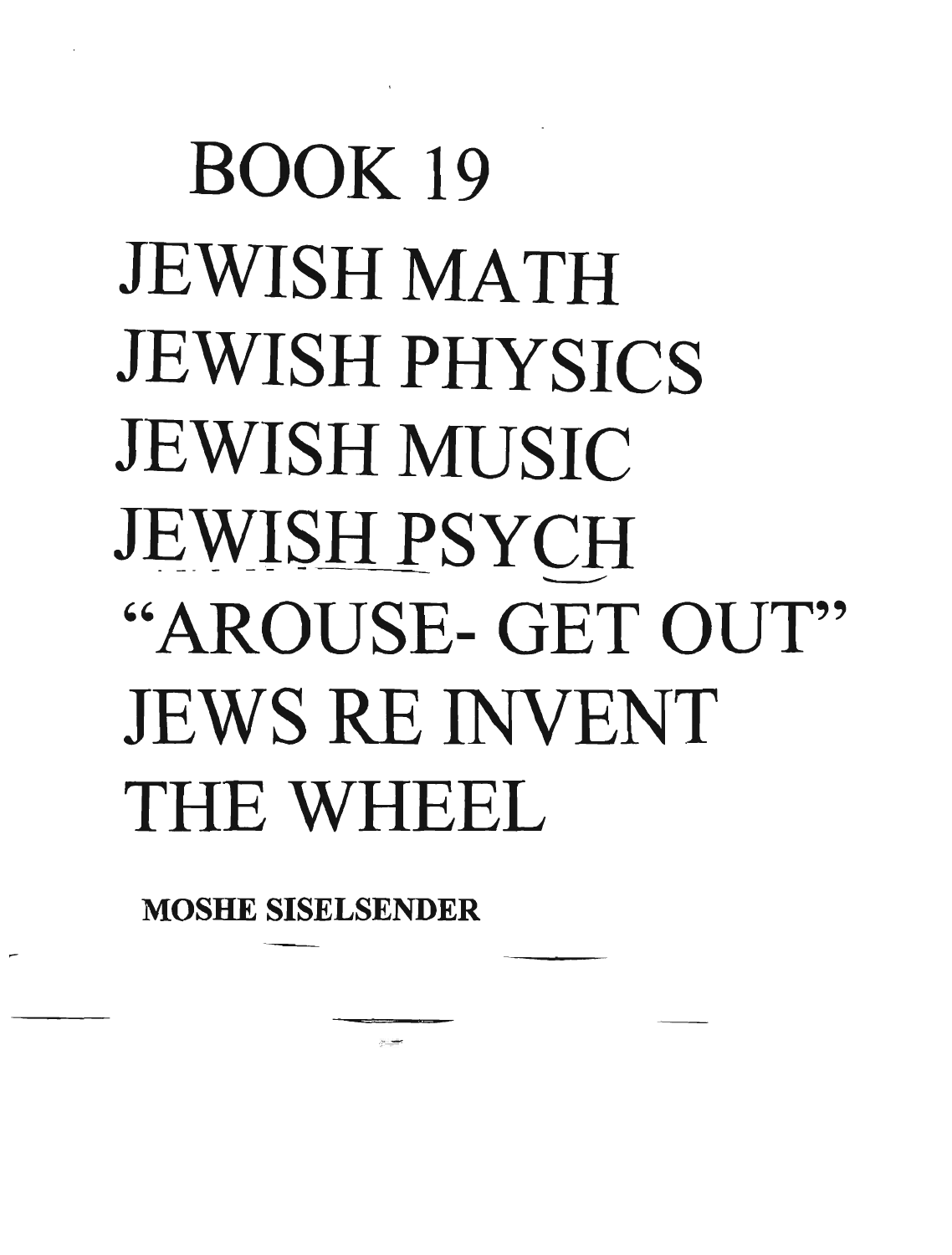Chapter

**Roote Of Assimilation** 

In the last 30 years. I have written 20 books on Jewish Law regarding contemporary problems. I earn my livelihood in the business world and am well acquainted with the realities of our youth in today's world. I have spoken and dealt with a multitude of couples who have intermarried. 1 therefore an competent from a scholarly perspective, as well as realistic in my appraisal of the situation.

Jewish leaders have turned heaven and earth decrying President Reagan's visit to Bitburg's cemetery in West Germany, May 5, 1985, where some 47 SS Nazis are buried. Some have declared a national day of mourning for that same day.

Whatever misinterpretations can arise from such a visit, it is, at most, only symbolic. What is real and not symbolic and what really deserves a national day of mourning and soul searching for Jews is the spiritual holocaust that is decimating the Jewish people right underneath our noses. With a 50% intermarriage rate and zero population growth. how many Jews will be around in another generation?

What is at the root of this tragedy?

The root is a three-letter word that is missing in all the misguided efforts to win the new generation. namely G-O-D. Some Jews today refuse to acknowledge the root of the problem of assimilation. The root is their insistance on tossing G-d out of Judaism.

We are witnessing a new creation of a faith withouta G-d. or at least divorced from Him as the Author of Jewish practices and law.

The first to invent this canard, that Judaism is man-made, were the bible erities in the 19th Century. whose purpose was to delegitimitize Judaism and make Jews outcasts. Their baseless premises have been shredded by Jewish and non-Jewish scholars.

Whose testimony are we to accept, the objective testimony of millions of individuals experiencing the details of the Laws of Kashrus. Shabbos. family purity, prayer, marriage. divorce, and conversion, as recorded in the Talmud and Shulchan Aruch, or the fiction of people living  $3.500$  vears later?

Furthermore, the Talmud volume Baba Metzia. page 92A, and the prologue to Yaad Hachazaka, by Rambam (Rabbi Moses Maimonides). record that there existed millions of manuscripts dating from the time of the Exodus that served as the basis for the editors of the Mishna and the Talmud. These manuscripts were written by the Jews during the forty years of wandering the desert, as well as during the time interval that passed until the Mishna and Talmud were officially edited and accepted. The authenticity of Judaic practice is its continuous and consistent acceptance by Jews all over the world. For thousands of years. these Laws were practiced in every Jewish home from the giving of the Torah at Mount Sinai. 3,500 years ago, up to today. This is the power of the Oral Tradition.

 $\mathbf{1}$ 

Why should the thousands of Jews we are losing to assimilation and intermarriage (without the non-Jewish party converting) remain Jews when those who profess to represent Judaism adopt the tactics of our worst enemies? Not only do the anti-Semites try, by falsehoods, to delegitimitize the Divine origin and the authenticity of Judaism. but Jews themselves do likewise. If all that is Judaism is man-made, why should they remain Jews?

Unfortunately, the detractors of Judaism have succeeded in selling their fiction. That is the reason for the mass exodus of Jews from Judaism. Jews today are too intelligent for the fiction of the detractors.

Can we expect to have non-Jews, spouses of Jews, taught by their faith that it is Divine, exchange it for a Judaism that some Jews claim is man-made? Likewise, do we really expect any Jew to be committed to a "faith" that is decided by men? If certain men can create it or destroy it, why should they not do likewise?

There exists a minimum of hundreds of millions of Judaica books and documents in libraries all over the world, extending from the writing of the Talmud 2,000 years ago up to today. With the exception of the writings of the bible critics and those Jews searching to cast off such Jewish Laws they consider burdensome. which of these millions of books does not accept the Divine authority of all Jewish Laws in our possession today?

Jewish Law is not fixed or monolithic, and there exist variable faces to each law that become operational under changed factual conditions. All these books accept the Divine authority of Jewish Law. Even the sectarian groups in Jewish history. such as the Samaritans, Sadduccees. and Karaites. accepted Divine authority for Jewish Law. They, however, differed regarding certain practices at the start of the schism. In time. they drifted far apart, until these groups disappeared from the scene of Jeish history.

The fact that certain Jews do not practice Jewish

Law does not per se confer the status of Judaism upon their irreligiousity. Even all the other monotheistic faiths accept the Divine basis of Jewish Law. but contend that it has been superceded by their faith. However, Jews were at Sinai thousands of years earlier. Jewish practices and doctrine confirm Jewish belief.

For what makes up Judaism? Is the singing of "Hava Nagila" and "Hatikvah" Judaism? Is the eating of knaidlach. matzo balls. lox and bagel. and gefilte fish with borscht Judaism? Or is the commemoration of the Holocaust, the birth of Israel, or marching for Soviet Jewry all there is to Judaism? Such emotional experiences will satisfy the older generation, who witnessed the Holocaust. but creates only a sour taste for their children and Jews-bychoice.

Maghe Siselsmder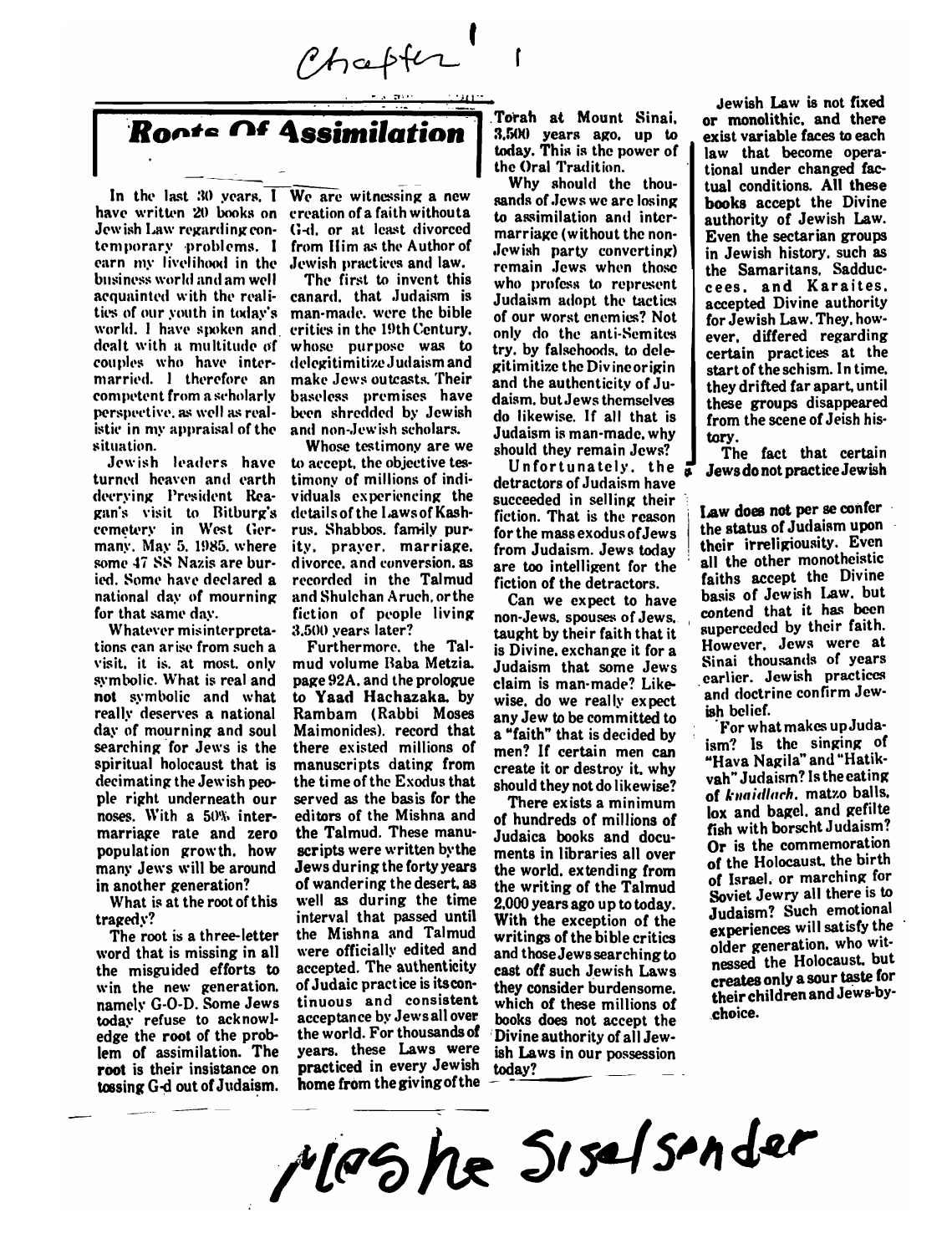Chapter

Those who preside over the UJA may win a respite to the bitter reality of the number of Jews and "Jews in name only" who contribute. However, the day of reckoning is no more than a generation removed.

There was a time when all Jews. as a result of their lifestyle and being "different" because of the dictates of Jewish ritual, were spared the social plagues and diseases of other people. Now many Jews have been "liberated" and equally share the pigues and misery of non-Jews. Only the wise Jews have insisted on remaining loyal to Jewish Law.

Those Jews who have adopted the convenient way out of marriage, without the burdens of Jewish divorce (Get), now experience a 50% divorce rate and zero population growth.

Those Jews who have ridiculed the many rituals of the traditional Shabbos now experience the same risks of acquiring psychosomatic diseases and heart disease and strokes as the risks experienced by the non-Jewish population becuase they are not forced to break the tension of weekday activity.

Those who have been "liberated" from the dietary restrictions of observant Jews now lament the incidence of the diseases they are exposed to when eating forbidden food, such as hepatitis associated with shell fish and tenure solium and echinococciasis when eating pork.

Those Jews who have elected to choose their own sexual lifestyle rather than what the Torah ordains find that their election was pregnant with AIDS and other diseases that can lead to infertility.

Jewish women who observe the laws of family purity have the lowest incidence of cancer of the cervix. Those Jewesses who have different ideas about these practices discover that their risk of acquiring cancer of the cervix equals those of the general population.

In view of all of the above social plagues and diseases the Jew has brought upon himself by adopting the lifestyle of the dominant faiths or the non-religious civil lifestyle, what is the wisdom of all who fight forthe right of Jews to adopt such modes of living?

Jewish survival will not come from such practices. Jewish survival can only come from a dedication to the civilization of the Jew. which, in Europe, was nearly destroyed by the Nazis and other anti-Semites who resented the Jews' competitiveness and intrusion into their lifestyle.

No monuments can bring back the six million martyrs. We can. however, keep alive the ideals to which they were committed. The aim of the anti-Semites is to destroy Judaism by exterminating the Jews. Let us counter-attack by marrying, remaining married, having large families, and resolving to observe all the Laws of Judaism, in accordance with the Shulchan Aruch, as Jews have practiced for the past 3,500 years.

The secret for Jewish survival is to accept as truth the 3.500 year conviction of all the Jewish Mar-

tyrs: "Our faith was given by G-d at Sinai 3.500 years ago. It was witnessed by millions of Jews and non-Jews. The Laws existing today, of Shabbos, Kashrus, family purity, prayer. marriage, divorce, and conversion, are those Laws transmitted by father and mother to son and daughter. They were practiced by Jews all over the world from the time of Sinai until today and recorded in manuscripts that served as the basis for the Talmud and Shulchan Aruch. That is why we are prepared to live and die for Judaism. "Am Yisroel Chai LeOlam - The Jewish People will live forever."

Let us hope that all Jews will sincerely adopt Jewish Law, at least in the areas of conversion, marriage, and divorce, for the sake of the survival and unity of the Jewish people.

Moske<br>Siselsemder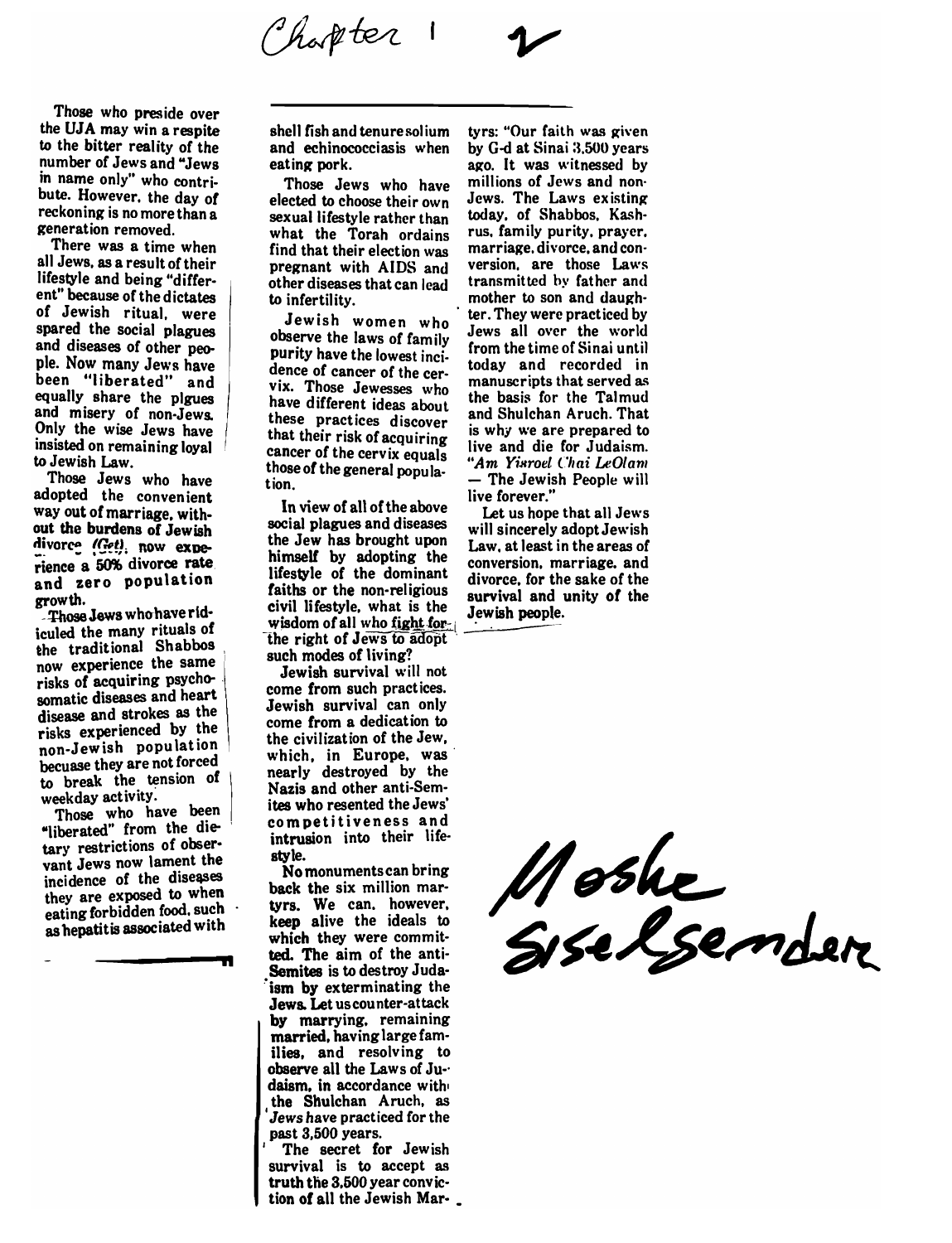chapter 2

My ideas of what one must not do in order to have longevity a happy marriage and healthy relations with one's wife and children.

Tips for Longevity What to avoid like the plague.

If you don't want to live long do the following:

1. Jump before you look and know where you are going to land

2. Be confrontational. Avenge every time you are wronged. Punch in the nose and knock out the teeth every one who insults you.

3. Don't avoid those individuals who stress you. Confront every one who wrongs you and teach them a lesson. Always tell people including your wife and children what you think of them.

4. Be reckless in your life style. Eat like a pig. Be an alcoholic and a substance abuser

5. Never exercise . Never walk.

6. Never visit the doctor or dentist until the pain is unbearable.

7. Always be your own doctor dentists attorney accountant and insurance agent.

You know better than all of them. Why waste money?

8. Retire early . Don't work. Be bored to death.

9. Always berate yourself your wife and children. Always butt into other people's business especially your grown children in their personal life. Make sure you embarrass them and reveal their secrets and weak points.

10. Never keep your word. Establish a reputation of being unreliable.

11. Never learn from others' mistakes. Discover the wheel in everything.

12. Always complain and always see the dark side in everything.

Mostre SISelsender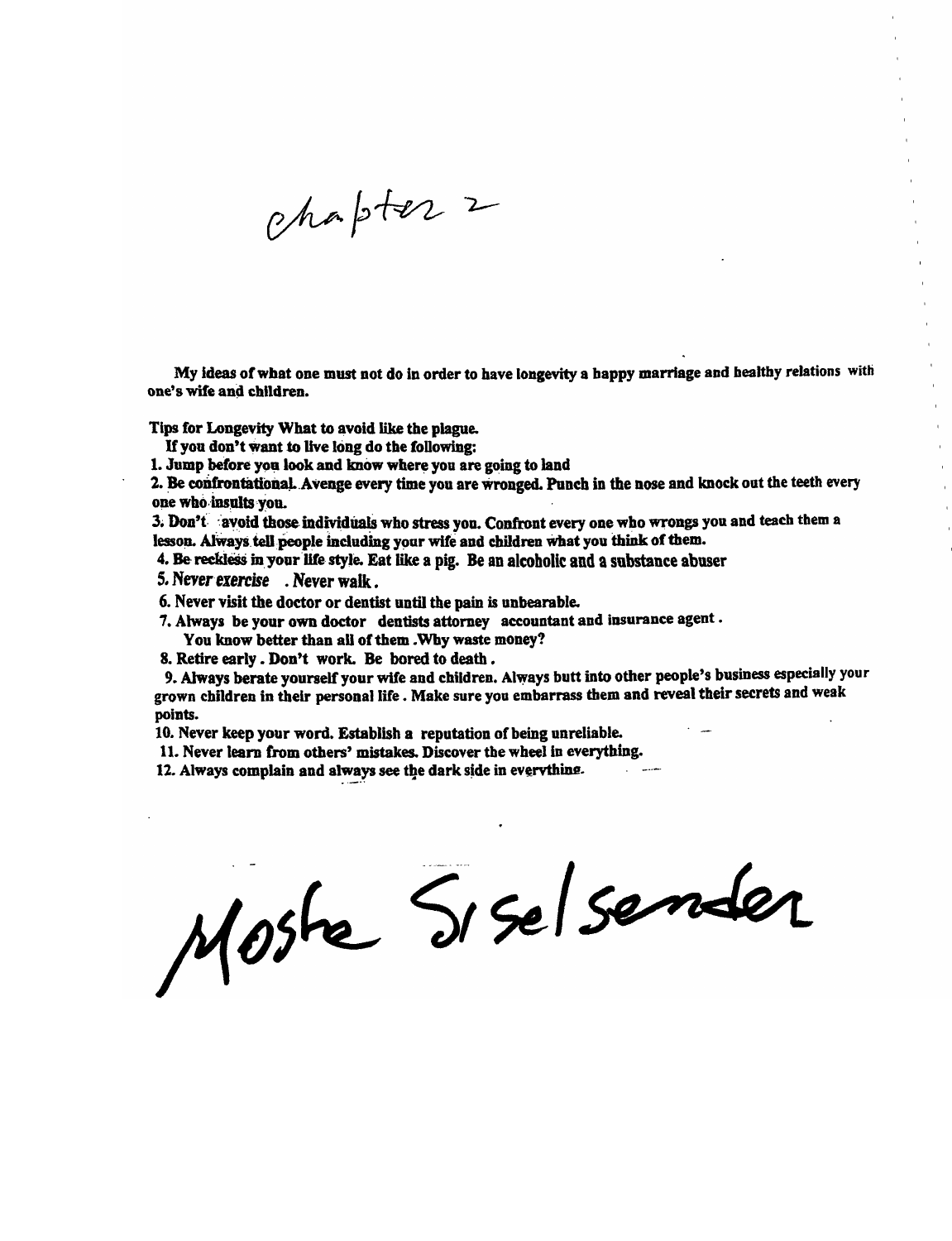Chopter 3

This book is being written from the perspective of one who considers it a tragedy and a curse that Jews have the State of Israel and that Jews have any rights. The problem with the Jews is that when they get some thing good they want all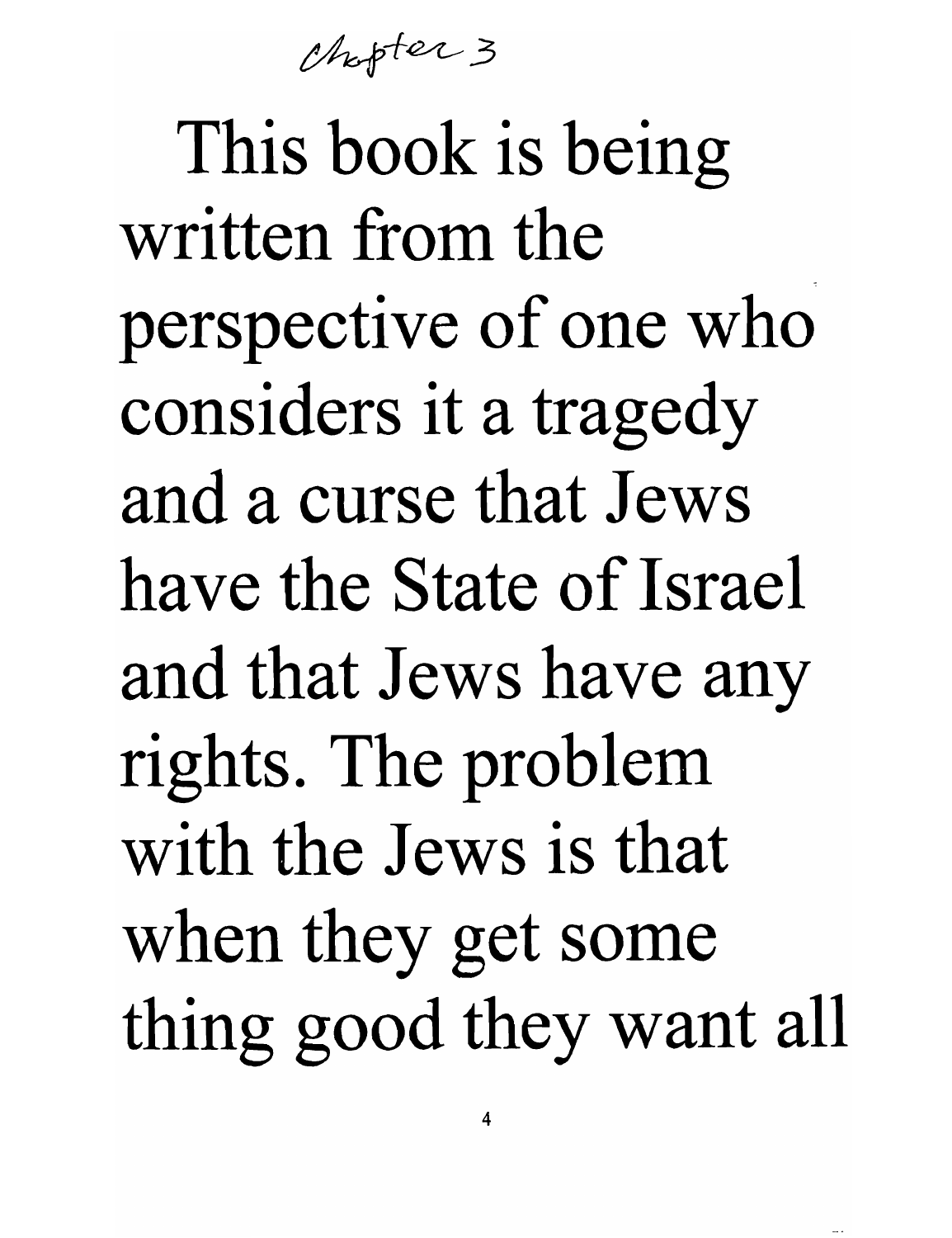other humans also to share them . They can not keep their mouths shut. How wonderful it was when the dark ages existed. Most people were too dumb to realize they were being exploited. That was wonderful. Along come the Jews open up their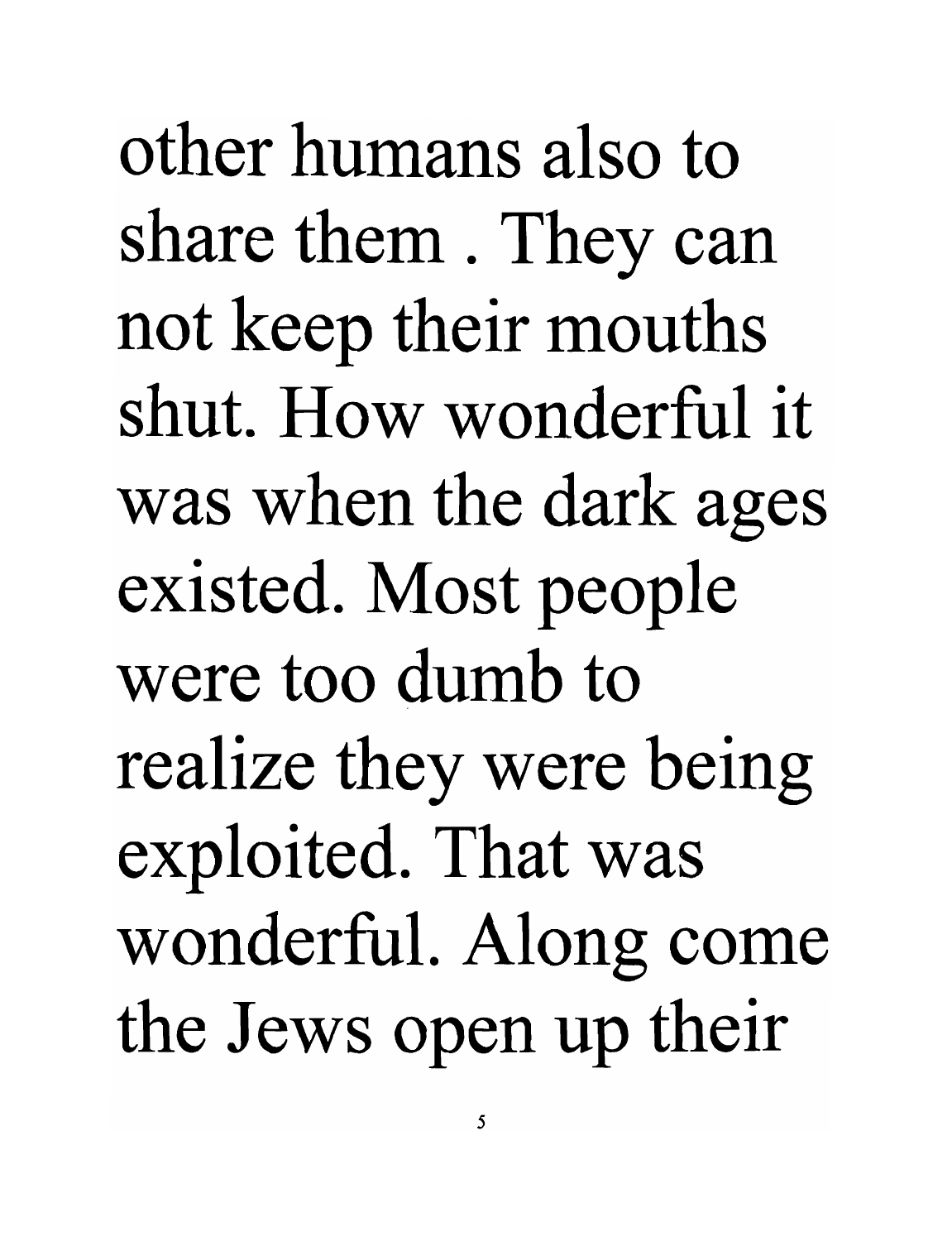mouths. Now every one feels they are entitled to freedom and equity. What a curse. I told you the Jews are the trouble makers.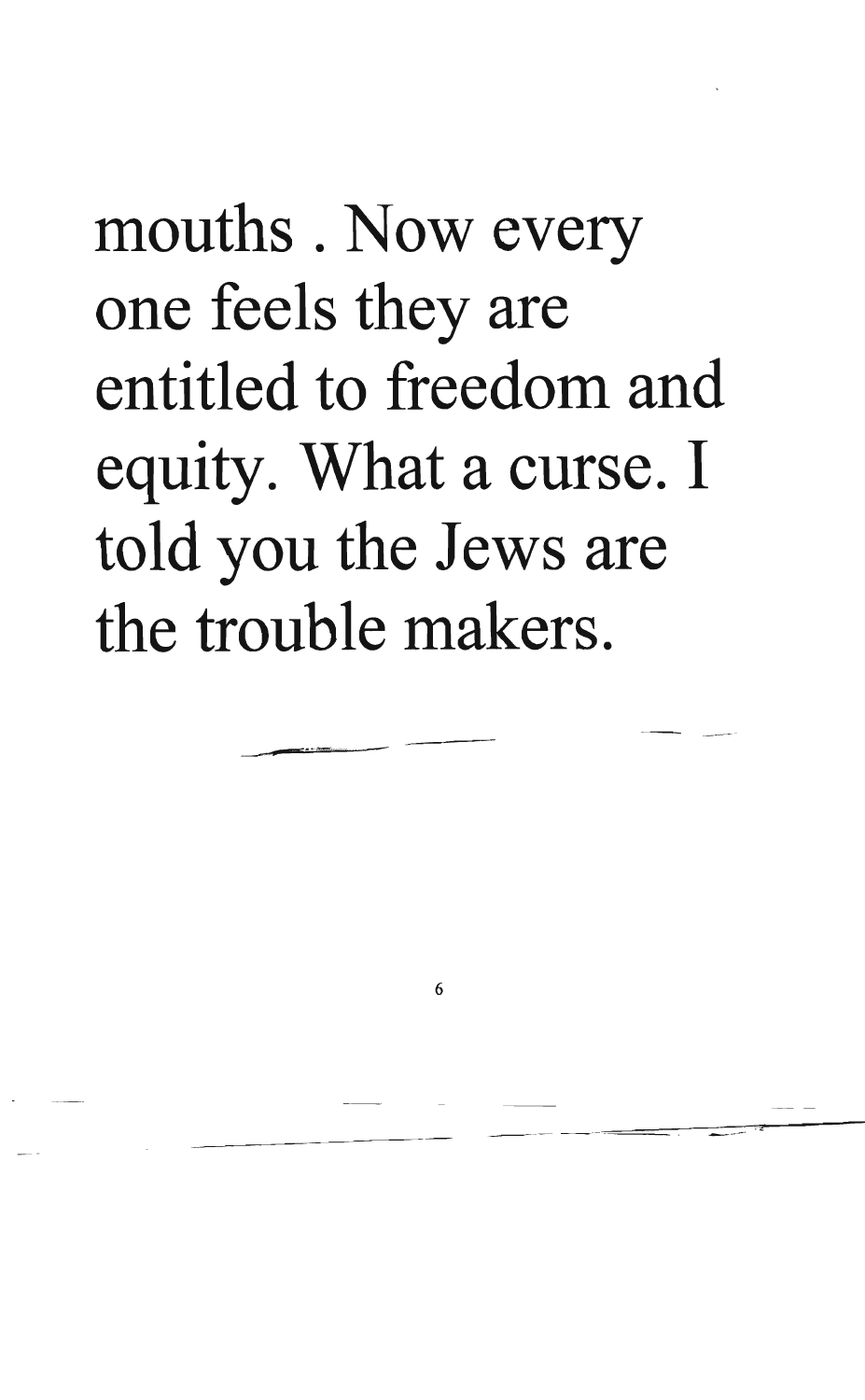# THESE DIRTY JEWS TURN ALL KNOWLEDGEONITSHEAD.WHAT IS SACRED THESE DIRTY JEWS TURN IT INTO PROFANE. THEY WILL NOT ACCEPT ANY THING AS GIVEN. THEY MUST FIND OUT FOR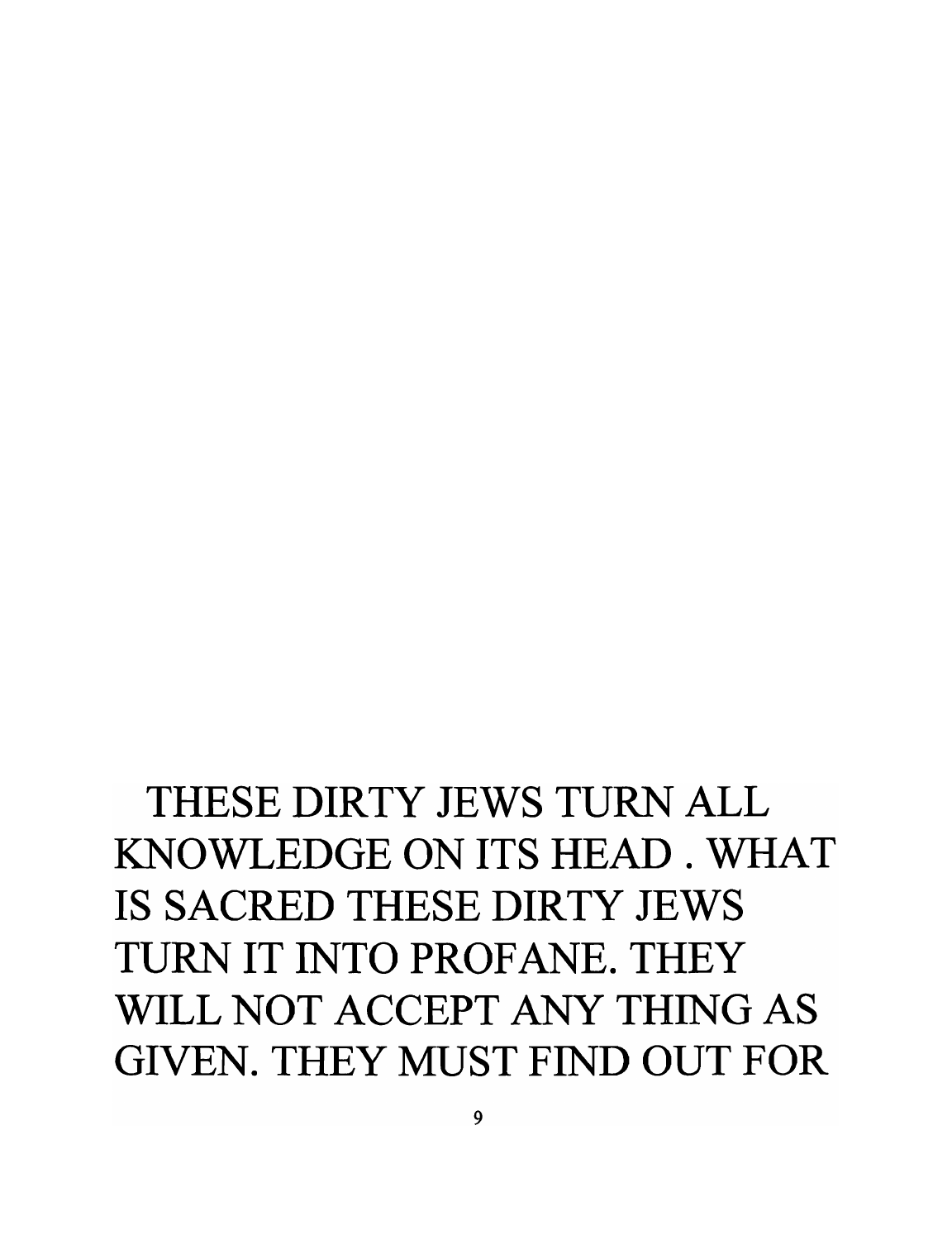THEMSELVES EVERY THING. THE JEWS ARE THE ROOT OF ALL NEW IDEAS, THEY ARE THE ORIGINATORS OF HUMAN RIGHTS.

THEY QUESTIONED THE RIGHT OF THE MONARCHY TO ENSLAVE THEIR CITIZENS.

A HAND FULL OF THESE DESPISED JEWS SET OFF THE RUSSIAN REVOLUTION.

ALL THE TOP THINKERS AMONG THE SOCIALISTS AND COMMUNISTS AND WESTERN DEMOCRACIES ARE JEWS.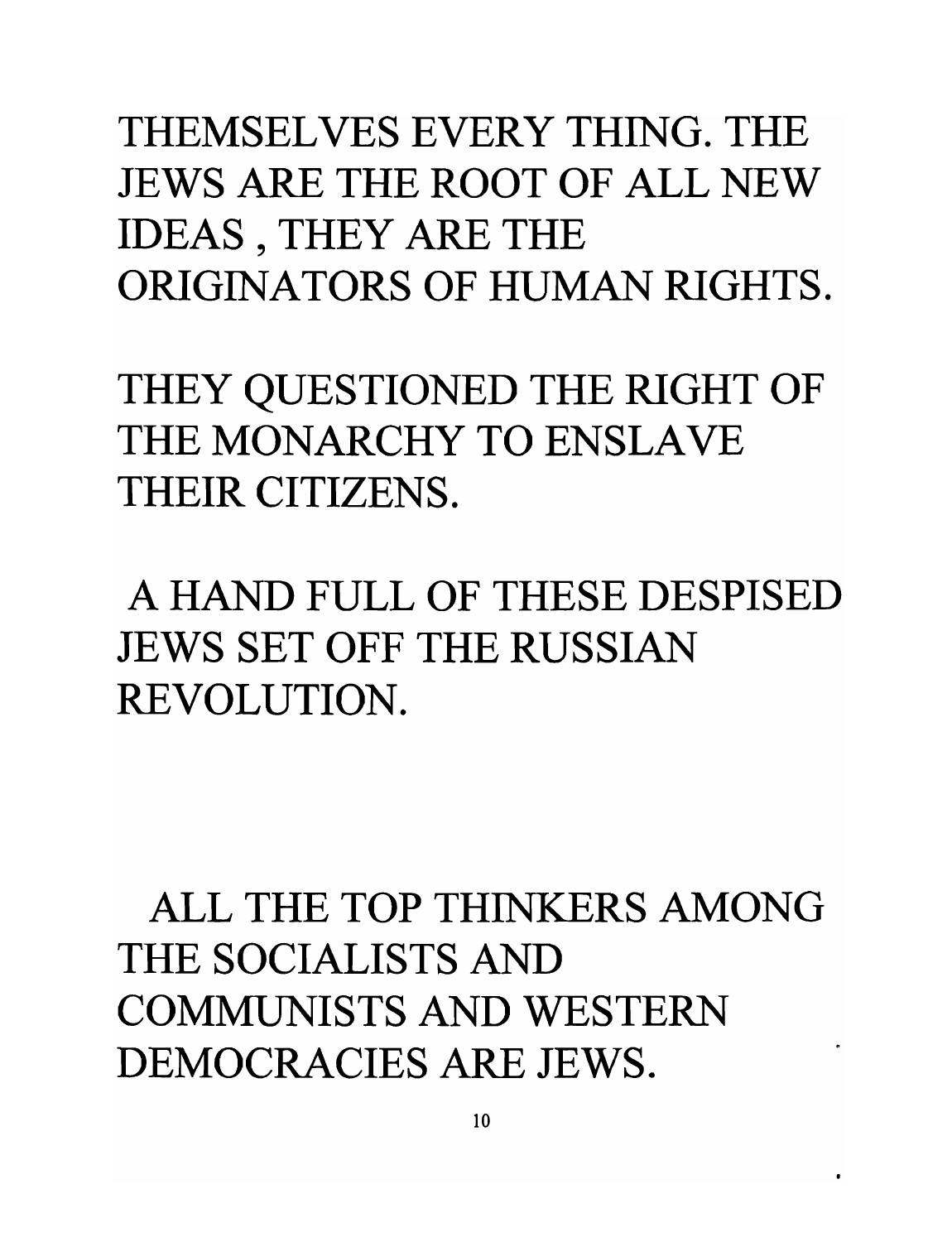#### THESE TERRIBLE JEWS.

### EVEN THEIR SYMBOL THE STAR OF DAVID IS DIFFERENT. WE ARE USED TO A TRIANGLE.

# ALONG COME THE JEWS AND TURN THE TRIANGLE ON ITS HEAD. AND COMBINE IT WITH A TRIANGLE.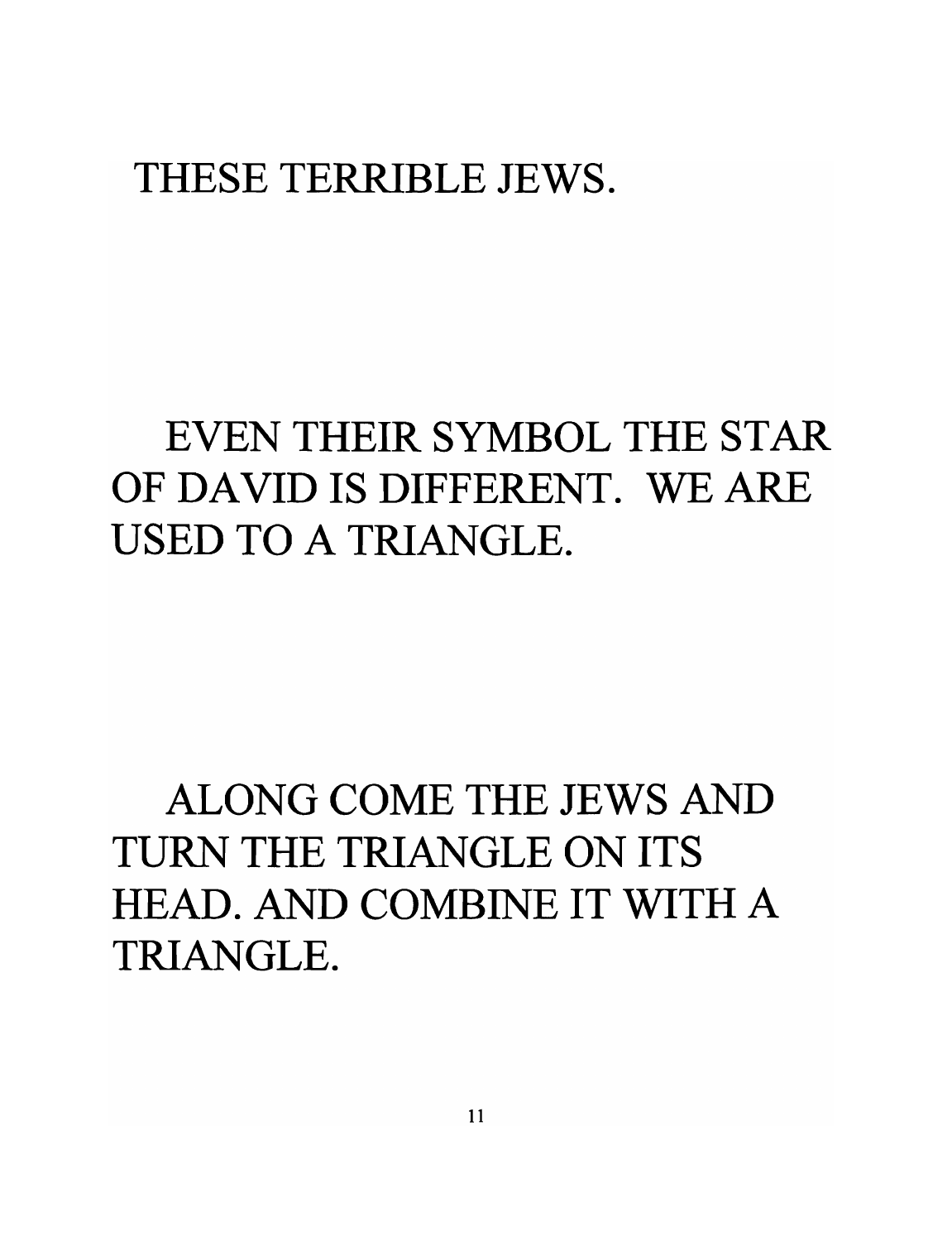#### OUT POPS THE STAR OF DAVID. THAT IS ALSO A CIRCLE.

#### WE ARE USED TO A STRAIGHT LINE CONNECTING TWO POINTS.

#### THE JEWS CREATED AN ARC CONNECTING TWO POINTS.

### THE BLASTED JEWS DID NOT EVEN HAVE THE ARC ON THE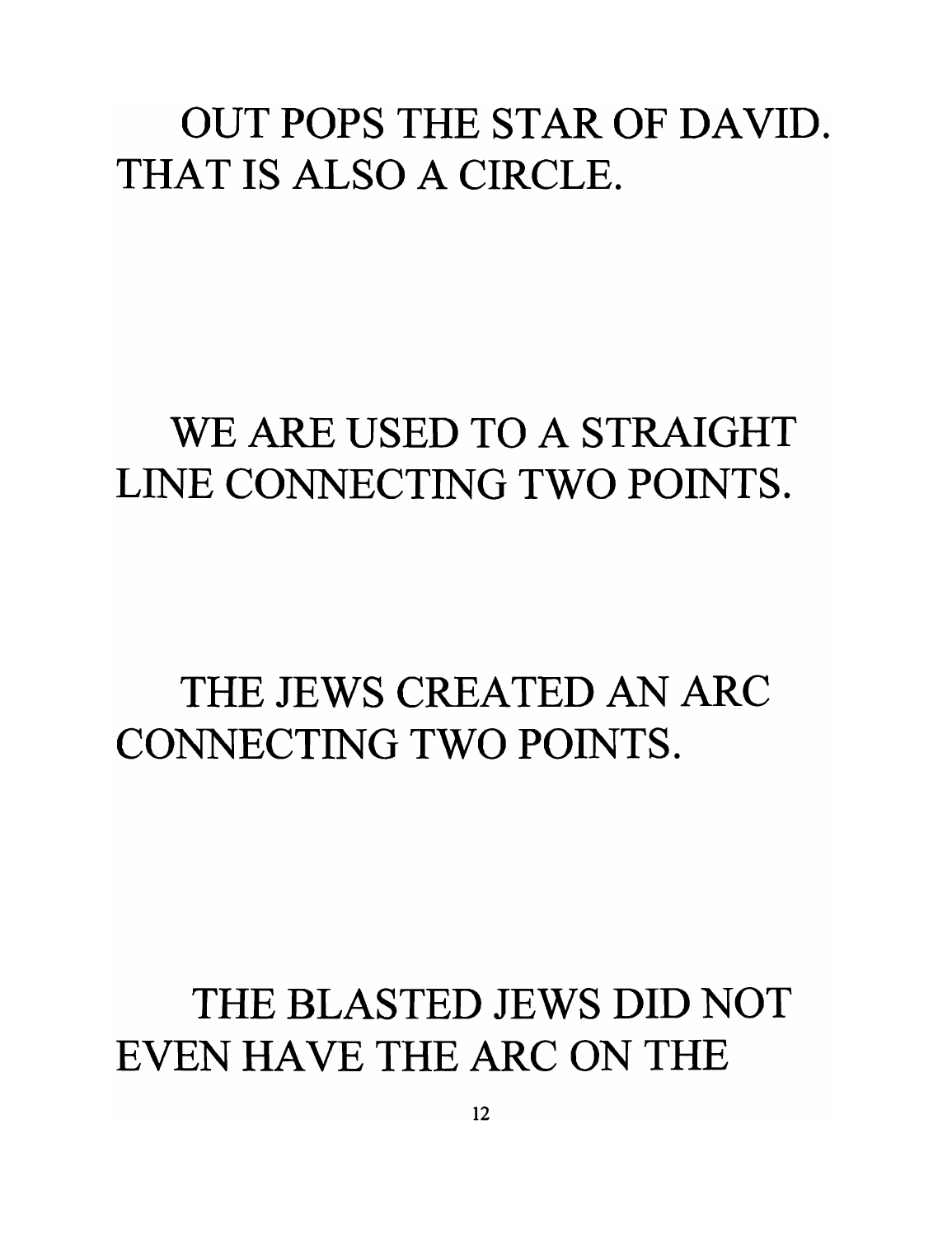#### STAR OF DAVID CONNECT TWO POINTS.

#### THE ARC CONTINUED TO FORM A CIRCLE.

# THE JEWS ARE THE FATHERS OF NEW IDEAS AND INVENTIONS. WHAT A CURSE. DO YOU KNOW HOW MANY PEOPLE ARE OUT OF WORK BECAUSE THE JEWS INVENTED NEW MACHINES. NOW PEOPLE CAN GET DONE IN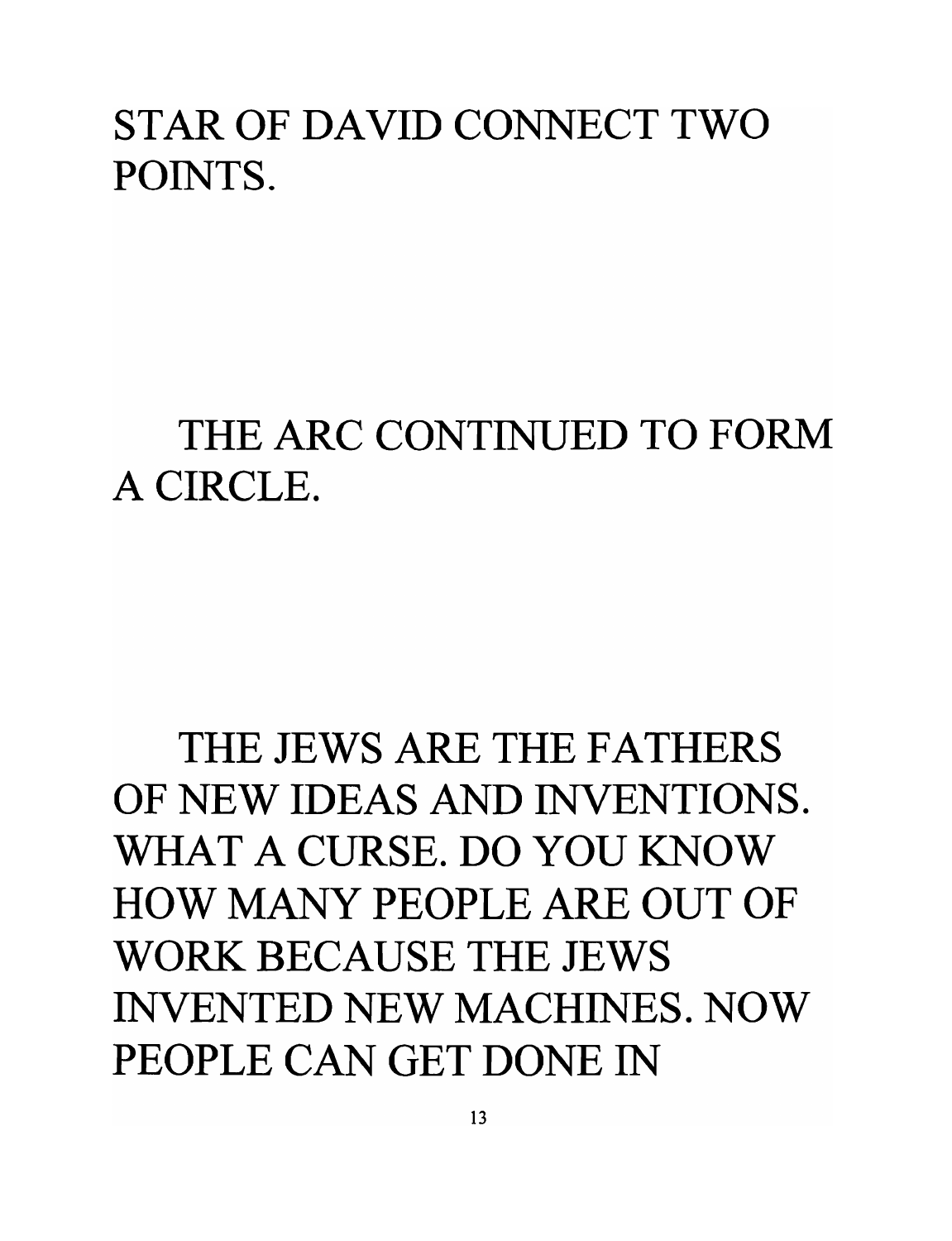# MINUTES WHAT IT TOOK WEEKS. SEE ALL THE PEOPLE WHO ARE LAID OFF BECAUSE OF THE INVENTIONS OF JEWS. THESE CURSED JEWS INVENT NEW A WYS TO FIGHT DISEASES. THE MORTALITY RATE AMONG INFANTS USED TO BE TEN TIMES HIGHER BEFORE JEWISH SCIENTISTS ESPECIALLY IN ISRAEL INVENTED CURES.

OLD PEOPLE LIVE LONGER BECAUSE OF ADVANCES AND CURES CREATED BY JEWS.

THAT IS A TERRIBLE THING HOW ARE WE GOING TO FEED ALL THESE PEOPLE? WE WILL HAVE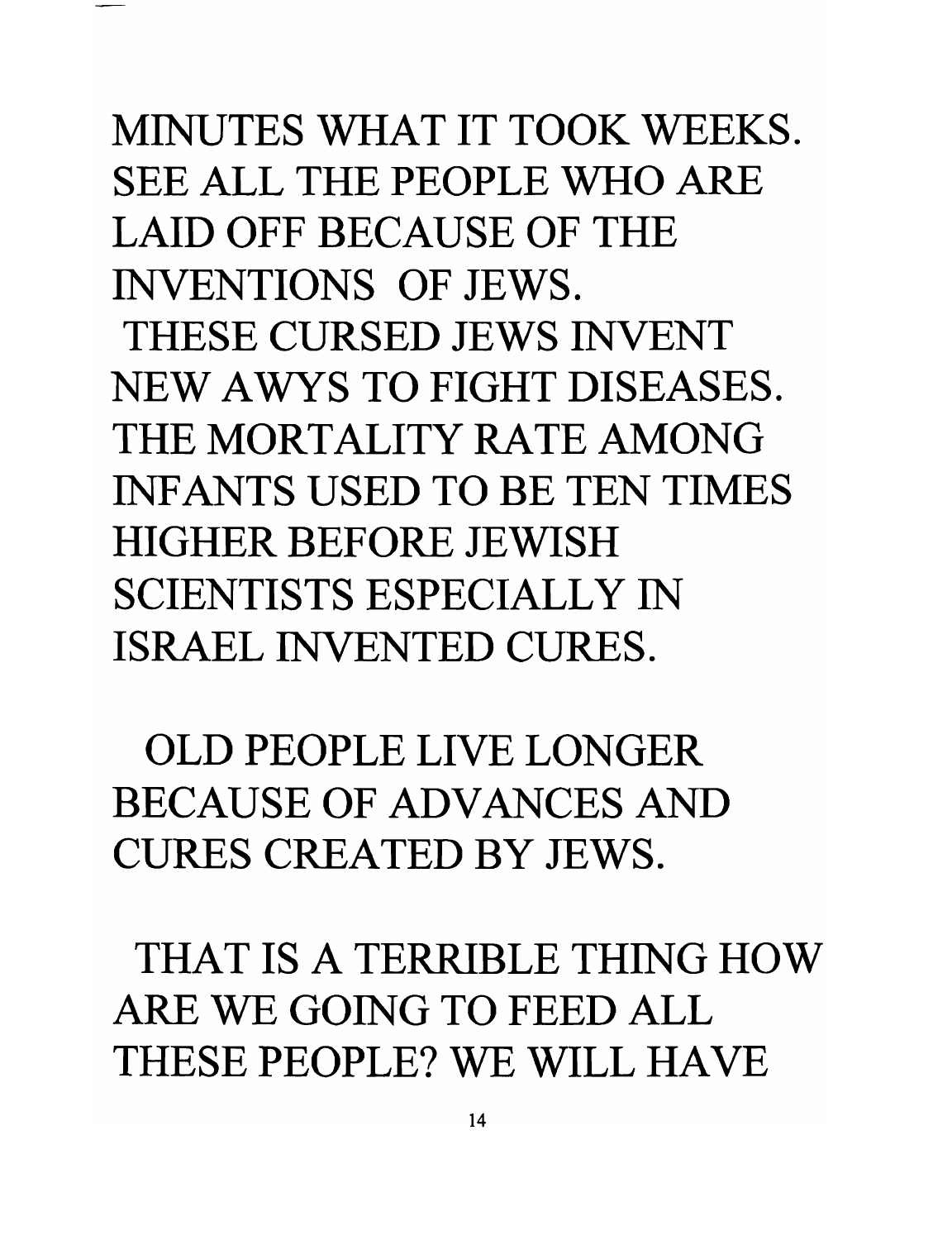THE WORLD STARVE BECAUSE PEOPLE ARE NOT DYING. WE WILL HAVE TO LEGALIZE MORE MERCY KILLINGS AND WARS IN ORDER THAT THE REST OF US NOT DIE FROM STARVATION.

YES, THE CURSEED JEWS HAVE INVENTED WAYS OF MAKING OUR PRODUCTION OF FOOD INCREASE 1000 FOLD. THE CURSED JEWS ALWAYS HAVE A WAY OF GETTING OUT OF DIFFICULT SITUATIONS I WOULD RATHER HAVE **IT** THE OLD WAY.

THESE SMART JEWS ARE TAKING OUR JOBS AWAY. THE ONLY WAY TO KEEP OUR JOBS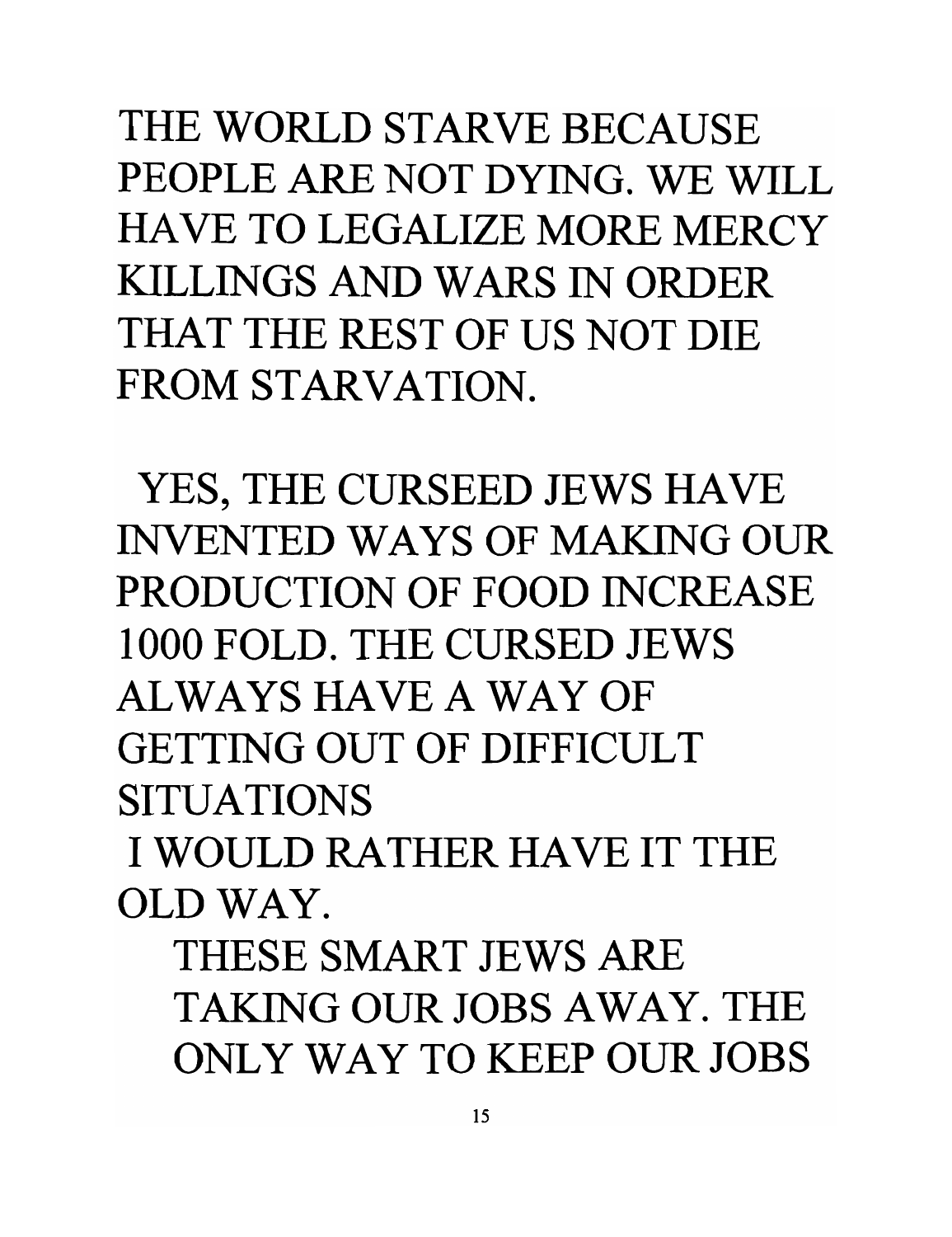IS TO DISCRIMINATE AGAINST BLACKS LATINOS CHINESE AND JEWS.

THE MERIT SYSTEM IS ALSO A JEWISH BRAIN STORM. THE NAZIS WERE RIGHT. GET RID OF THE JEWS AND RESTORE THE OLD SYSTEM.

IT WAS THE JEWS THAT HITLER THREW OUT OF GERMANY WHO INVENTED THE DIRTY JEWISH MATH AND PHYSICS INVENTED THE BASIS FOR THE ATOM HYDROGEN AND NEUTRON BOMB.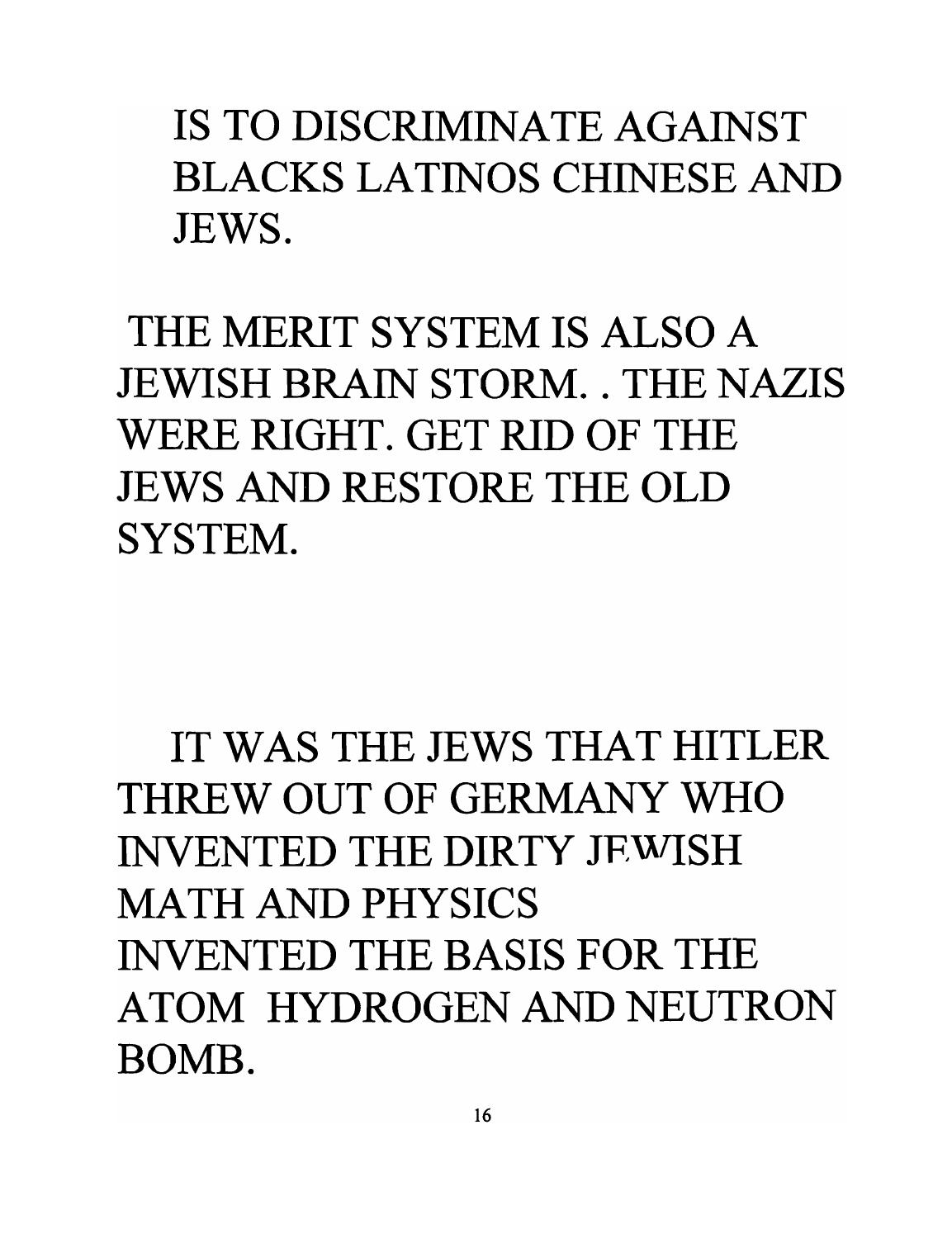# THESE DIRTY JEWS HAD THE ATOM BOMB SOON AFTER THEIR BLASTED STATE OF ISRAEL WAS FORMED IN 1948.

# IN 1967 THEY ALREADY HAD THE ATOM HYDROGEN NEUTRON BOMB AND A NEW CREATION THE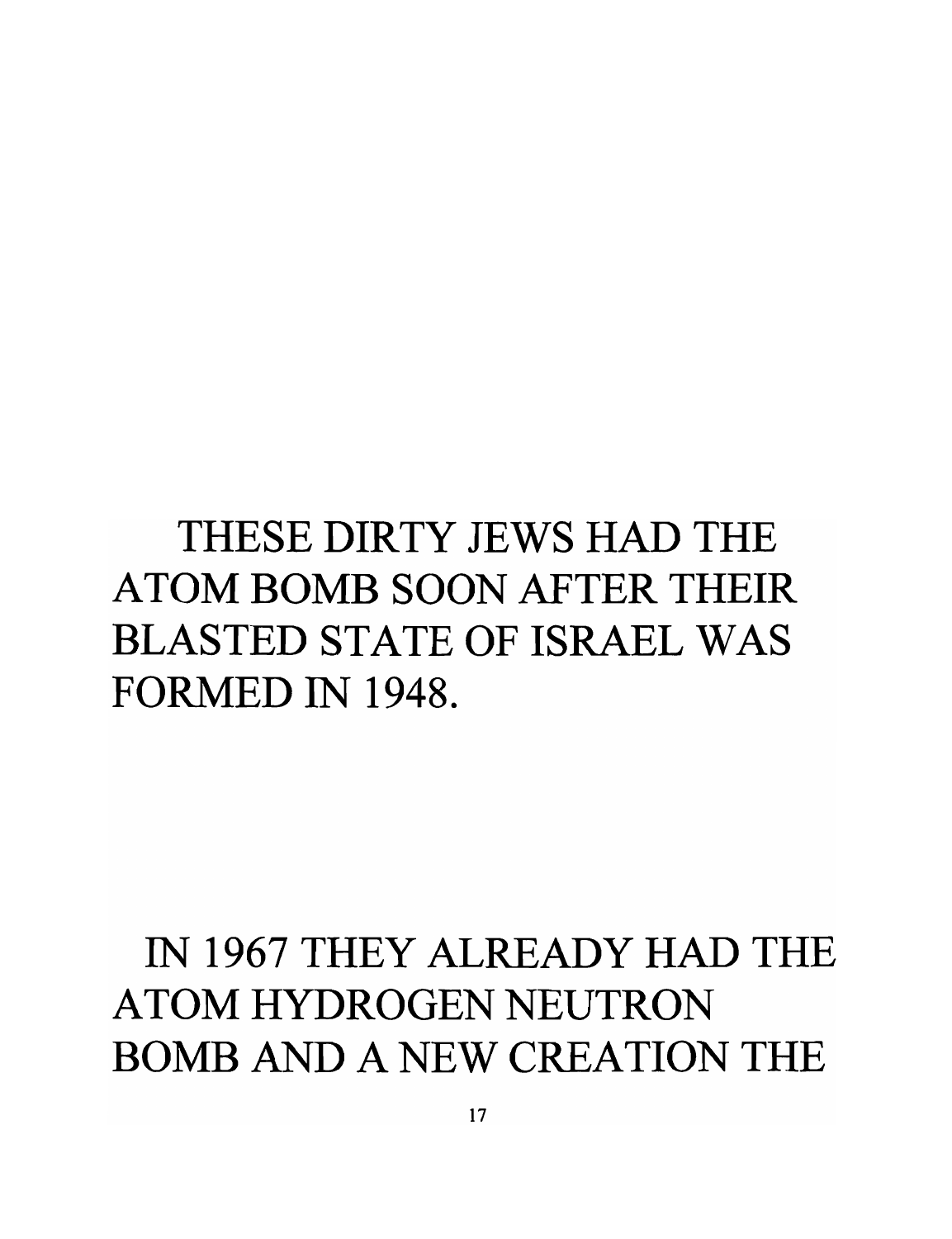### T BOMB THAT KILLS ALL ENEMIES OF THE JEWS WITH OUT RADIATION. HOW DARE THESE DIRTY JEWS HAVE SUCH POWERFUL WEAPONS?

# AGAIN THEY DEFY THE NORMS OF 2000 YEARS OF SOCIETY. JEWS WERE CREATED TO BE EXPLOITED RAPED ROBBED AND KILLED.

#### THESE DIRTY JEWS IN ISRAEL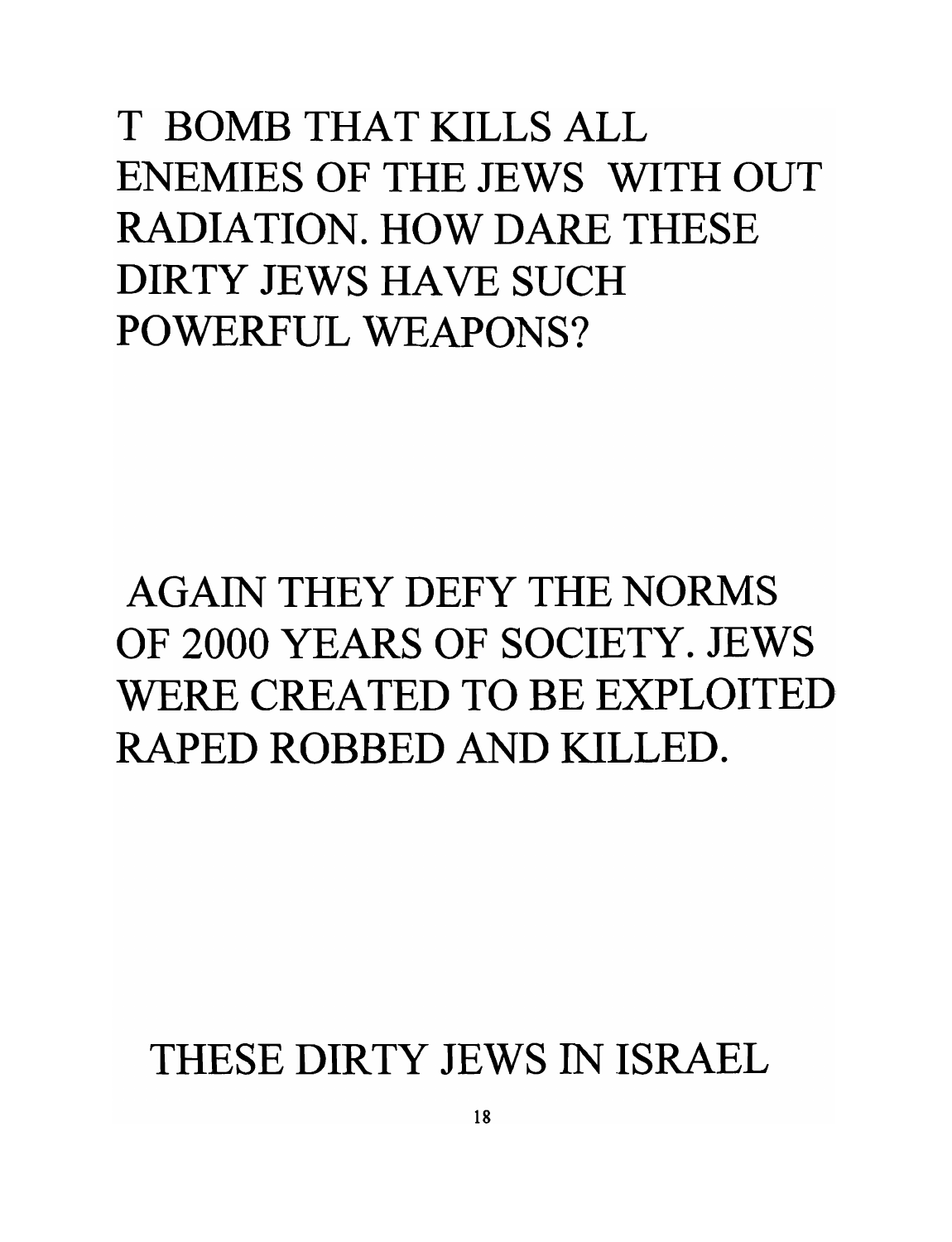### DEFY THIS OLD SACRED TRADITION AND DARE HAVE WEAPONS TO FRUSTRATE ALL OUR EFFORTS TO KILL JEWS.

INSTEAD OF KILLING THE JEWS WHO ARE A SPECK IN THE OCEAN OF EUROPEAN HATRED THE JEWS CAN NOW KILL ALL THE 1 BILLION EUROPEANS AND 1 BILLION MUSLIMS AND ARABS.

WHAT HAS THE WORLD BECOME?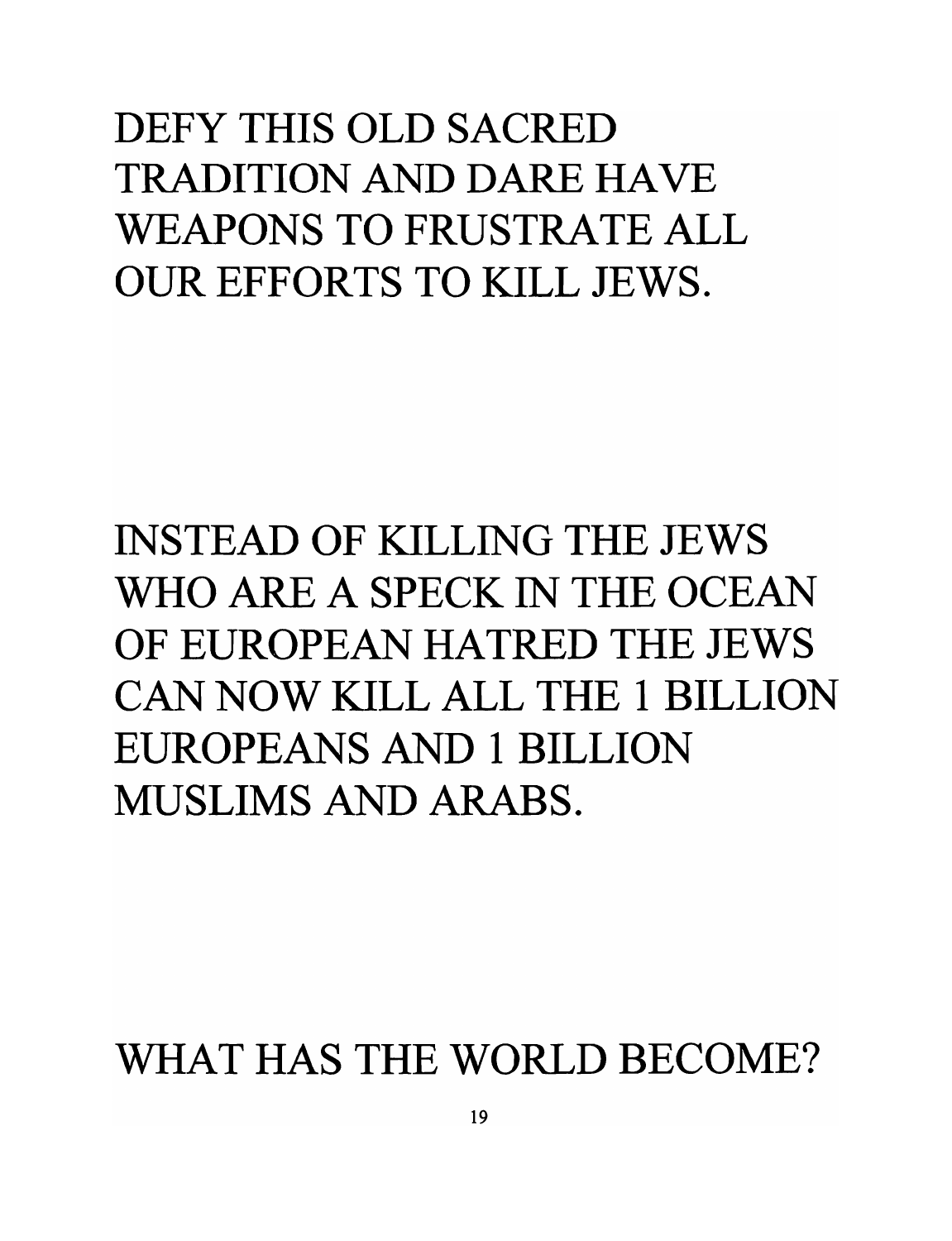AGAIN, IT IS THE FAULT OF THESE FILTHY JEWS. ALL THE WORLD PROBLEMS HAVE THEIR ROOT WITH THE JEWS AND ISRAEL. GET RID OF THE JEWS AND ISRAEL AND ALL THE PROBLEMS WILL DISAPPEAR. THEN WE CAN GO BACK TO THE GOOD OLD DAYS AND THE STRONG WILL ENSLAVE ALL WHO ARE WEAKER. WE WILL GET RID OF THE DAMN EQUAL RIGHTS AND EQUITY. WE WILL HAVE A SUPER RACE. WE WILL ENSLAVE ALL.

ANY ONE WHO RESISTS WILL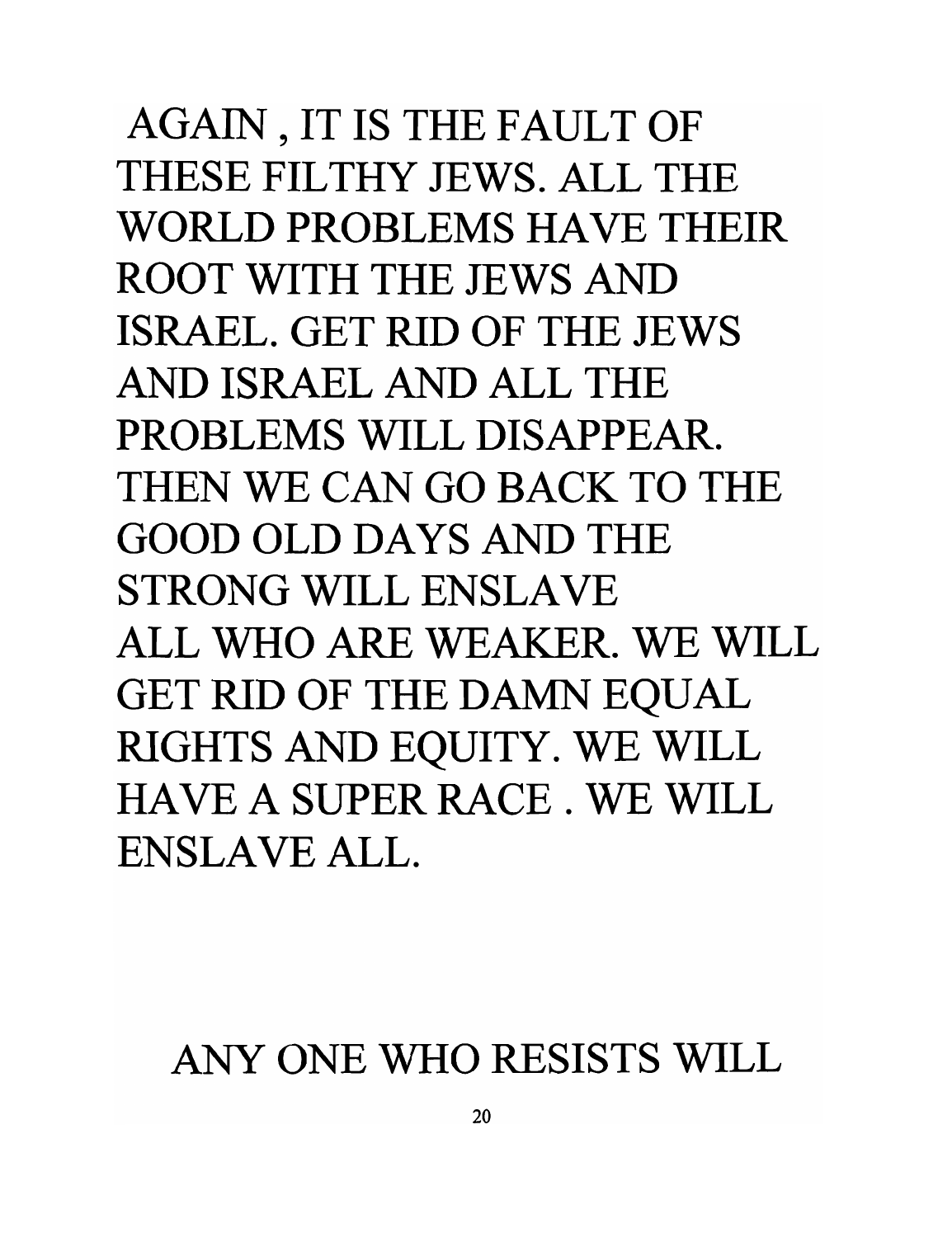#### BE KILLED.

#### WHO NEED S JEWISH PSYCHOLOGY OF MOTIVATION?

# IF WE WANT ANY ONE TO BE MOTIVATED WE GIVE HIM ONE WARNING. IF THEY DO NOT LISTEN WE KILL THEM.

YES, THEY WON'T LISTEN THEN BUT THERE WILL BE ONE LESS MOUTH TO FEED.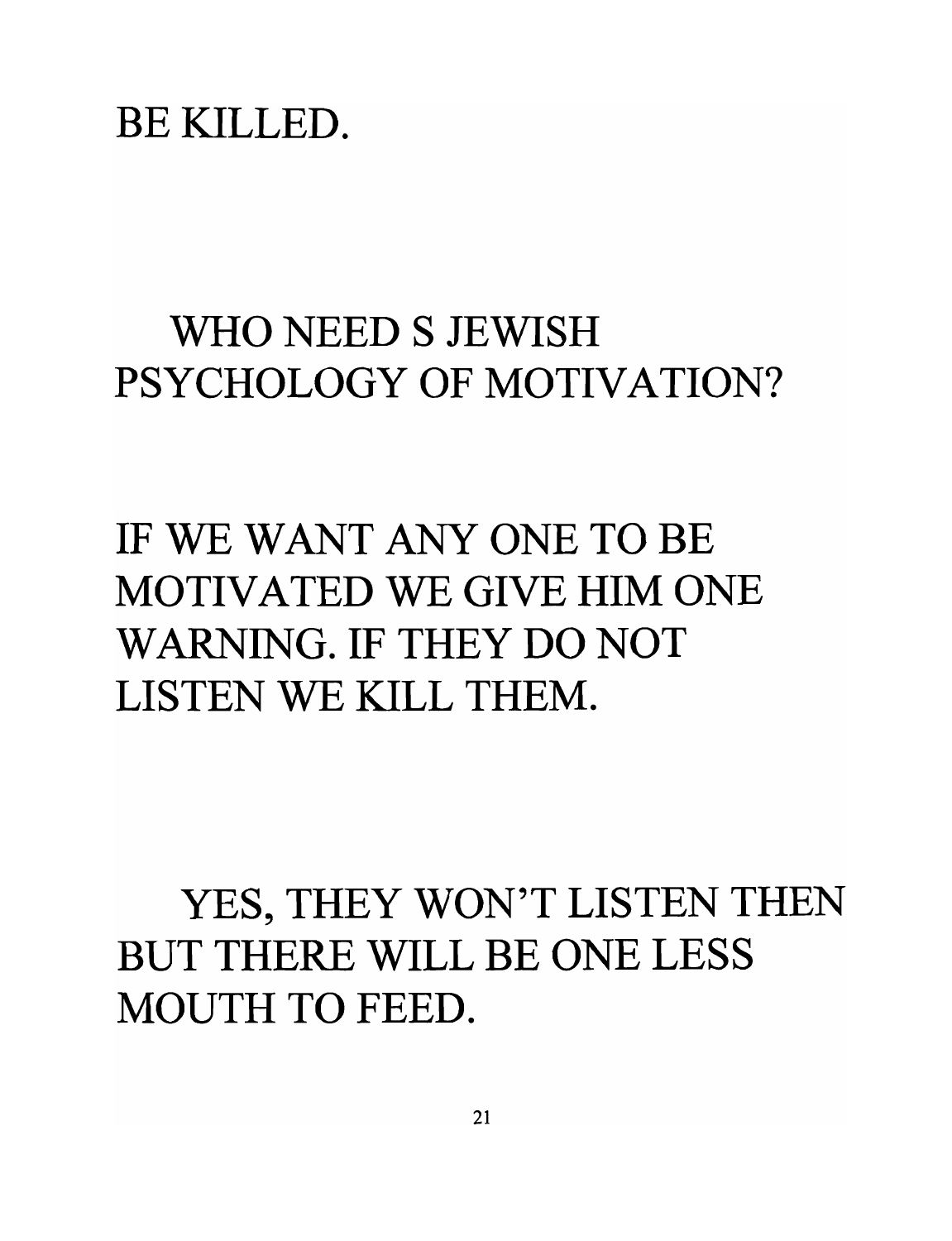THIS IS WHAT A WORLD WITH OUT ISRAEL AND THE JEWS WILL LOOK LIKE. AH FOR THE GOOD OLD DAYS.

NOW YOU KNOW WHY THE NAZIS HAD TO GET RID OF THE JEWS.

IF WHAT I AM WRITING DOES NOT SOUND FAIR BE ADVISED THAT THAT IS THE WAY THE WORLD FUNCTIONED FOR THE LAST 5000 YEARS UNTIL THE JEWS CAME AROUND AND POISONED THE DUMB PEOPLE ABOUT DEMOCRACY. THE TERRIBLE THING IS THAT THE DUMB PEOPLE DID WAKE UP AND DISPOSED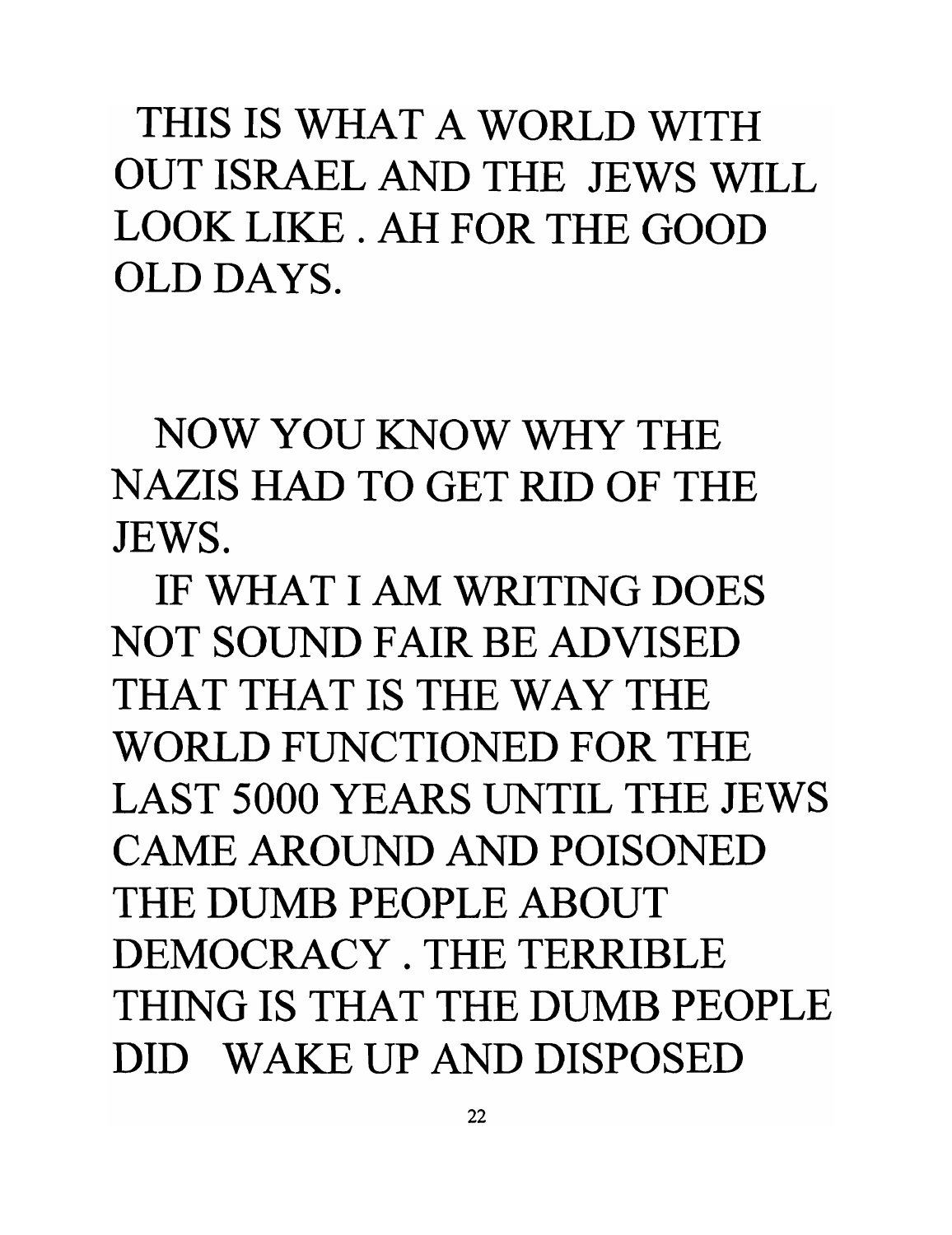PEOPLE LIKE ME AND ALL OTHER **ANTI-SEMITES.** 

TOO BAD THAT WE DID NOT **HAVE ENOUGH OF OUR KIND TO** KILL ALL THE JEWS AND ALL WHO THINK THE PERVERSE IDEAS OF FREEDOM EQUITY AND DEMOCRACY.

SEE WE DO NOT REALLY CARE TO KILL THE JEWS. "EVERY ONE ALWAYS BLAMES THE JEWS EVEN THOVEH IT IS ONE BIGLIE JEWS ARE TRANSFORMED WE ARE AFRAID OF ALL PEOPLE WHO ARE INFECTED WITH THE CURSED IDEAS OF FREEDOM AND DEMOCRACY. A LITTLE LIGHT CAN ABOLISH ALL THE